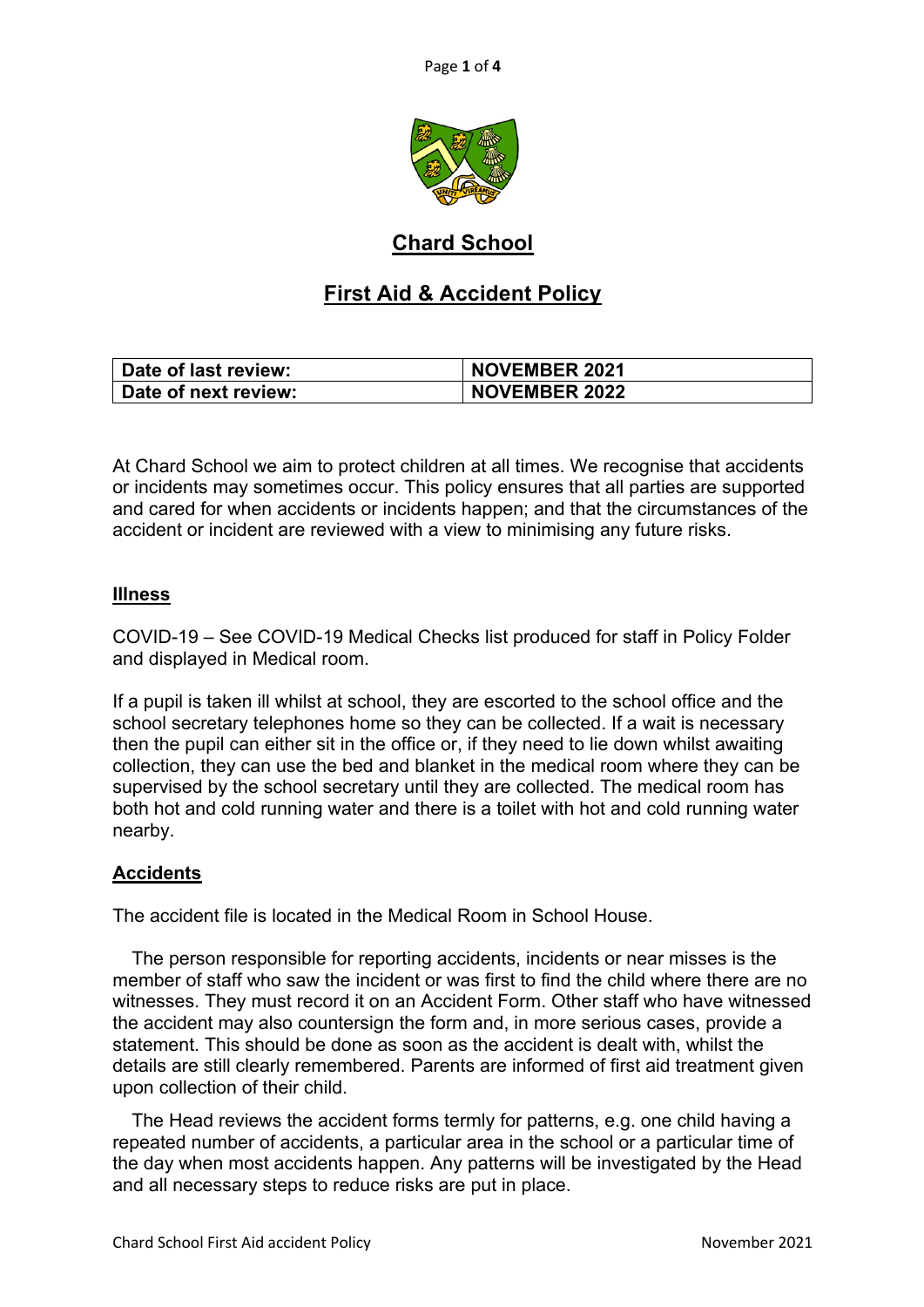The Head will report serious accidents to the registered person for investigation for further action to be taken i.e. a full risk assessment or report under Reporting of Injuries, Diseases and Dangerous Occurrences Regulations (RIDDOR).

The Accident File will be kept for at least 21 years and three months.

 Where medical attention is required, a senior member of staff will notify the parent/guardian as soon as possible whilst caring for the child appropriately.

 Where medical treatment is required, the Head will follow the insurance company procedures, which may involve informing them in writing of the accident.

 The Head will report any accidents of a serious nature to ISI and the local authority children's social care team (as the local child protection agency), where necessary. Where relevant such accidents will also be reported to the local authority environmental health department or the Health and Safety Executive and their advice followed.

#### **First aid**

 The first aid boxes are located in the Medical Room in School House, Science Lab and PE Department.

These are accessible at all times with appropriate content for use with children.

 The appointed person responsible for first aid checks the contents of the boxes half termly and replaces items that have been used or are out of date. Only items permitted by the Health and Safety (First Aid) Regulations Act 1981, such as sterile dressings, bandages and eye pads are stored in boxes.

#### **Transporting a child to hospital procedure**

The Head will:

 Call for an ambulance immediately if the injury is severe. There will be no attempt to transport the sick child in a private vehicle.

Contact the parent/guardian and arrange to meet them at the hospital.

 Arrange for the most appropriate member of staff to accompany the child taking with them any relevant information such as registration forms, relevant medication sheets, and medication.

 Redeploy staff if necessary to ensure there is adequate staff to care for the remaining children. This may mean temporarily grouping the children together.

Children who witness an incident may well be affected by it and may need reassurance. Staff may also require additional support following the accident.

#### **Appointed staff responsible for first aid**

Amanda Downing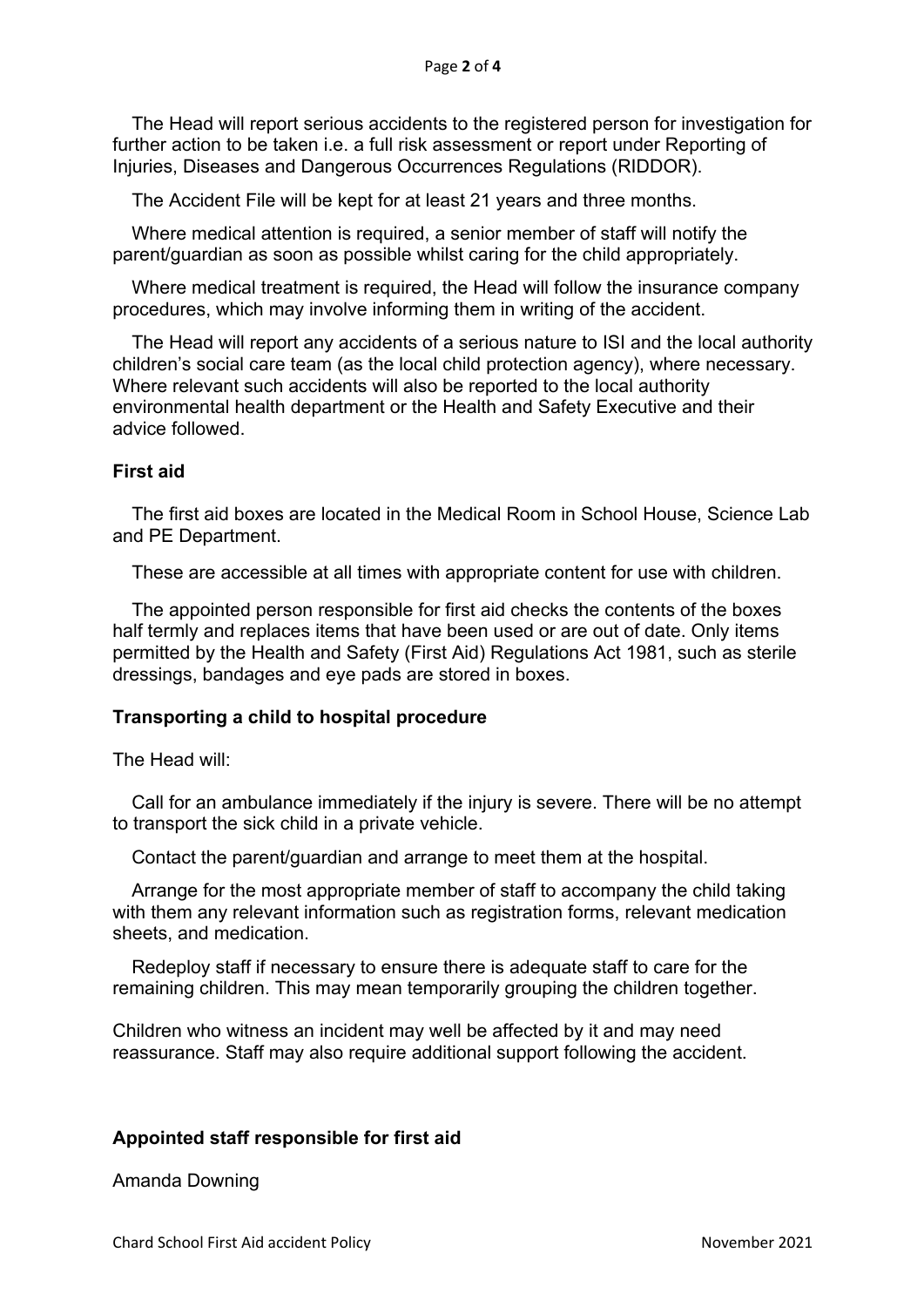Hannah Battersby

Ann Taswell

Lucy Gosden

Rebecca Pielesz

These staff are trained in paediatric first aid and this training is updated every two years. All staff receive First Aid in the workplace training which is also renewed every two years.

When children are taken on an outing away from school, they are accompanied by at least one member of staff who is trained in paediatric first aid. A first aid box is taken on all outings.

## **Personal protective equipment (PPE)**

**COVID-19 –** Staff must wear PPE when dealing with all first aid tasks to protect themselves from the risk of infection. If First Aider suspects that child/ staff member is displaying symptoms of COVID-19 a face visor should also be worn to provide additional protection. When providing mouth to mouth resuscitation a face shield should be worn at all times.

(The school provides staff with PPE according to the need of the task or activity. Staff must wear PPE to protect themselves and the children during tasks that involve contact with bodily fluids. PPE is also provided for domestic tasks. Staff are consulted when choosing PPE to ensure all allergies and individual needs are supported and this is evaluated on an ongoing basis.)

## **Dealing with blood**

We may not be aware that a child attending school has a condition that may be transmitted via blood. Any staff member dealing with blood must:

- Always take precautions when cleaning wounds as some conditions such as hepatitis or the HIV virus can be transmitted via blood.
- Wear disposable gloves and wipe up any blood spillage with disposable cloths, neat sterilising fluid or freshly diluted bleach (one part diluted with 10 parts water). Such solutions must be carefully disposed of immediately after use.

### **Needle puncture and sharp injury**

We recognise that injuries from needles, broken glass and so on may result in bloodborne infections and that staff must take great care in the collection and disposal of this type of material. For the safety and well-being of the employees, any staff member dealing with needles, broken glass etc. must treat them as contaminated waste. If a needle is found the local authority must be contacted to deal with its disposal.